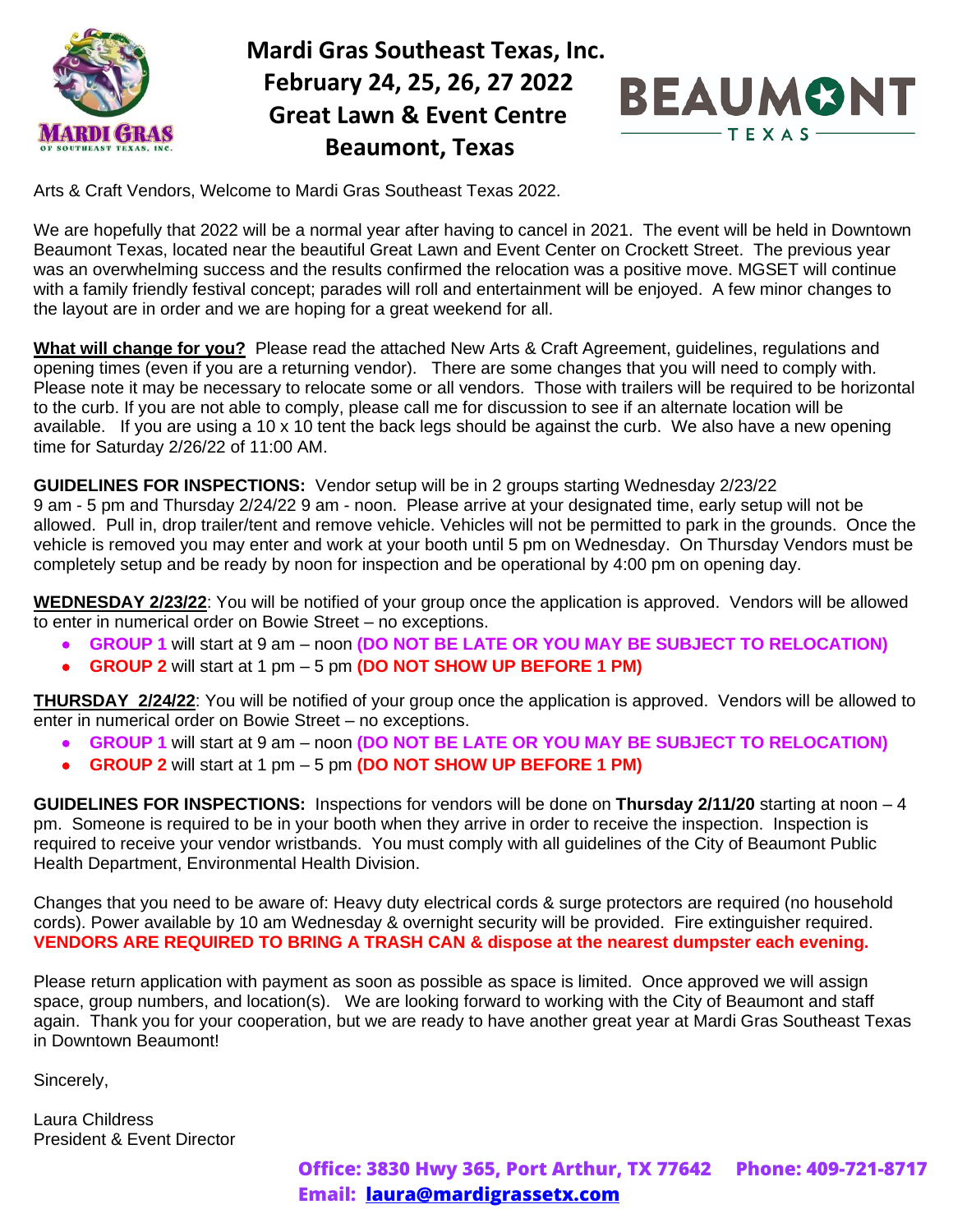

 **Mardi Gras Southeast Texas, Inc.**

 **February 24, 25, 26, 27, 2022 Great Lawn & Event Centre Beaumont, Texas**



| Thur. Feb. 24 5:00 PM - 10:00 PM |
|----------------------------------|
| Fri. Feb. 25 5:00 PM - 12:00 AM  |
| Sat. Feb. 26 11:00 AM - 12:00 AM |
| Sun. Feb. 27 12:00 PM - 8:00 PM  |



## **ARTS, CRAFTS & NOVELTIES CONCESSION AGREEMENT**

#### **IT IS HEREBY AGREED THE UNDERSIGNED, AS A LICENSEE, WILL BE RESPONSIBLE FOR THE OPERATION OF A CONCESSION BOOTH**

**Returning Concessionaire shall pay to Mardi Gras Southeast Texas, Inc (MGSET) at the time of application a vendor fee of \$350 for outdoor space on or before 9/15/21 for the 2022 event. Concessionaire understands the payment is** *non-refundable***. The concession shall remain open during the times shown above. Concessionaire will remove all equipment no later than the following day after the festival is closed (no security on Sunday night).**

Upon execution of this Agreement, **Concessionaire** shall pay to **Mardi Gras Southeast Texas, Inc.** (MGSET) a vendor fee. **MGSET, Inc.** agrees to furnish, for the **Concessionaire** use, a 10' x 10' space as the **Concessionaire** booth with electricity nearby on the premises. Payment shall be non-refundable*.* **Concessionaire** is responsible for all fixtures at concession booth. Extension cords used to conduct electricity shall be in good and serviceable condition and of threeground type, minimum wire size No. 14. **Concessionaire** is required to furnish one five (5) pound ABC fire extinguisher at booth. Electric Heaters are prohibited. Special electrical needs will be at the expense of the **Concessionaire**.

All **Concessionaire** spaces are located within the festival grounds. Outdoor spaces will be near the great lawn. All concessionaires are to remain open the duration of the show – no early closures. **MGSET Inc.** agrees to provide **Concessionaire** designated Vendor Passes for the event upon completion of all inspections. Passes are limited to necessary workers only.

**Concessionaire** agrees to be responsible for collection and reporting of sales tax and is required to file by list showing the City of Beaumont location for all sales. Texas Sales tax number is required – to apply please contact Texas Sales Tax Comptroller at 800-252-5555 or file online @<https://comptroller.texas.gov/taxes/permit/>

**Concessionaire** agrees to indemnify and hold harmless, **MGSET, Inc.**, **City of Beaumont** and its officers and directors, causes of action or damage of any kind, for injury to, or death of any person and/or damages to property arising out of the use and operation of this concession booth by **Concessionaire**, its agents, vendors, contractors, employees and/or participating members. This agreement to indemnify and hold harmless **MGSET, Inc.**and the **City of Beaumont** specifically extends to any acts of omission or negligence on the part of the above, its officers, directors, employees and agents. Overnight security is provided after closing on 2/23-26. Secure and cover all items, removing valuables, as **MGSET, Inc.** is not responsible for lost or stolen items.

Reproduction and sale of Official **MGSET, Inc.** logo or artwork is prohibited. Obscene or offensive items, odor bombs, sprays, knives, glass containers, toy guns, firearms, or any item deemed inappropriate by **MGSET, Inc**. are prohibited. Strolling or peddling goods outside the designated Concessionaire space is prohibited. No food of any type is prohibited (includes prepackaged products – food products required a food concession agreement).

It is understood that this is not an exclusive concession contract and that **MGSET, Inc.** shall enter into other concession contracts with other parties and that **MGSET, Inc.** has exclusive rights to sell these concession contracts.

**Failure to comply with any conditions will result in immediate expulsion from the carnival and may jeopardize any future invitations. (KEEP THIS PAGE FOR FUTURE REFERENCE)**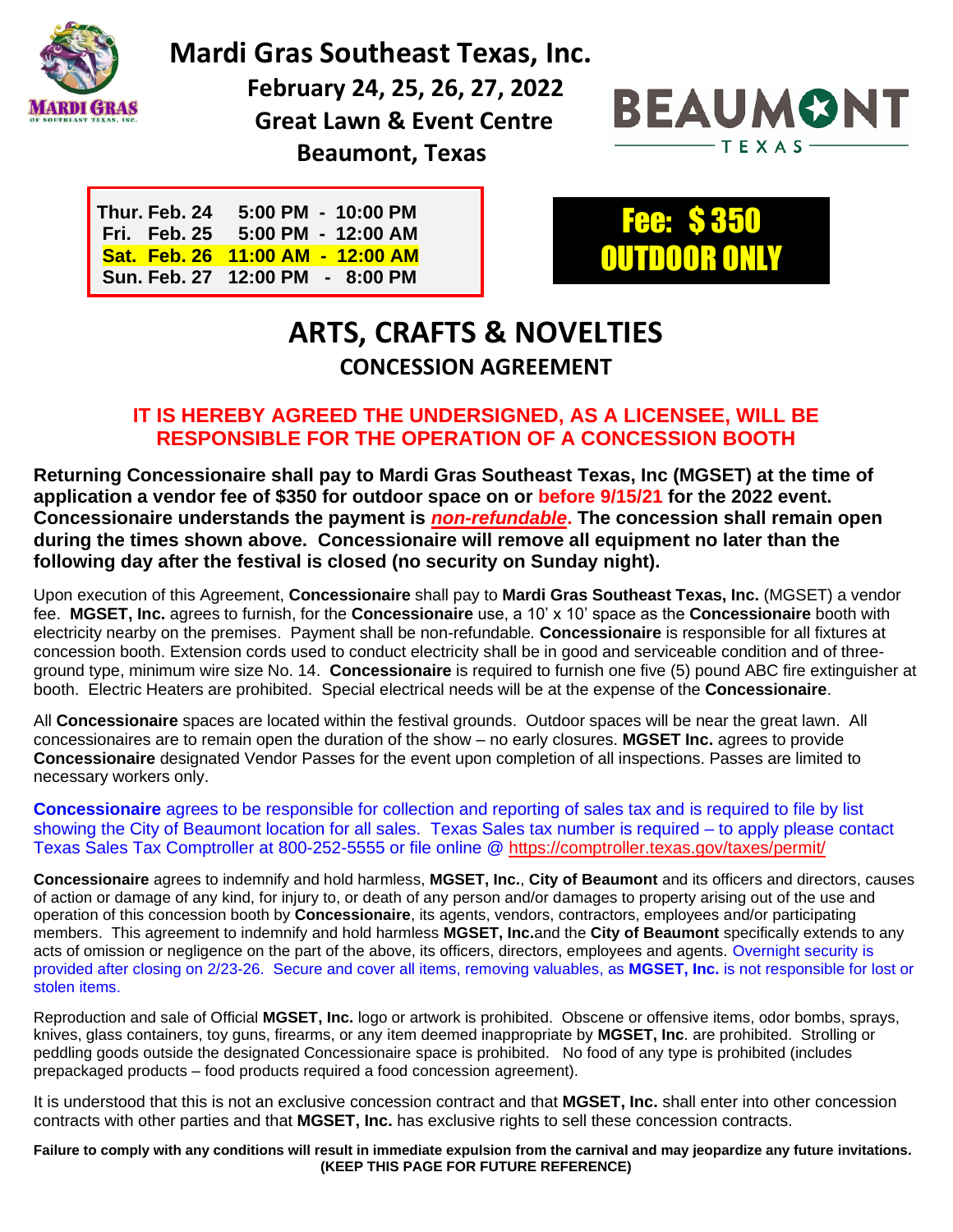

**Mardi Gras Southeast Texas, Inc.**





mardigrassetx.com

## VENDOR APPLICATION **RETURNING VENDORS DEADLINE: 09/15/2021**

| CONCESSION NAME <b>Annual Structure of the Second Structure of the Second Structure of the Second Structure of the Second Structure of the Second Structure of the Second Structure of the Second Structure of the Second Struct</b> |  |                                                                                         |                                |                                             |  |  |
|--------------------------------------------------------------------------------------------------------------------------------------------------------------------------------------------------------------------------------------|--|-----------------------------------------------------------------------------------------|--------------------------------|---------------------------------------------|--|--|
|                                                                                                                                                                                                                                      |  |                                                                                         |                                |                                             |  |  |
|                                                                                                                                                                                                                                      |  |                                                                                         |                                |                                             |  |  |
|                                                                                                                                                                                                                                      |  | HOME PHONE______________________WK PHONE_____________________CELL PHONE________________ |                                |                                             |  |  |
|                                                                                                                                                                                                                                      |  |                                                                                         |                                |                                             |  |  |
| <b>TEXAS SALES TAX PERMIT #</b><br>(Required at the time of application - This information is verified)<br>$\checkmark$ I have read and agree to the Terms and Conditions of the Arts & Craft Concession Agreement.                  |  |                                                                                         | <b>SPACE#</b>                  |                                             |  |  |
|                                                                                                                                                                                                                                      |  |                                                                                         |                                |                                             |  |  |
| <b>Booth Information</b>                                                                                                                                                                                                             |  |                                                                                         |                                |                                             |  |  |
|                                                                                                                                                                                                                                      |  |                                                                                         |                                | None used                                   |  |  |
|                                                                                                                                                                                                                                      |  |                                                                                         |                                |                                             |  |  |
| Will any of the following be used:                                                                                                                                                                                                   |  |                                                                                         |                                |                                             |  |  |
| <b>Partitions / Dividers</b><br><b>Peg Board</b>                                                                                                                                                                                     |  |                                                                                         |                                | Electrical Required _____Yes _____No        |  |  |
| <b>Racks</b>                                                                                                                                                                                                                         |  |                                                                                         |                                | Vendor should bring minimum 50 Ft.          |  |  |
| _Table(s)                                                                                                                                                                                                                            |  |                                                                                         |                                | heavy duty extension cord or longer if      |  |  |
| <b>Tent frames</b>                                                                                                                                                                                                                   |  | electricity is required.                                                                |                                |                                             |  |  |
| SPACE SIZE IS 10 FT. x 10 FT.<br>ADDITIONAL SPACES MAY BE PURCHASED IF AVAILABLE                                                                                                                                                     |  |                                                                                         |                                |                                             |  |  |
| <b>Vendor Fees</b>                                                                                                                                                                                                                   |  |                                                                                         |                                |                                             |  |  |
|                                                                                                                                                                                                                                      |  |                                                                                         |                                | <b>OUTDOOR SPACE \$350 NUMBER OF SPACES</b> |  |  |
| <b>TOTAL PAYMENT ENCLOSED</b>                                                                                                                                                                                                        |  |                                                                                         |                                |                                             |  |  |
|                                                                                                                                                                                                                                      |  |                                                                                         | 10.777111700011001107111770110 |                                             |  |  |

**NO REFUNDS ON CANCELLATIONS** 

**Mardi Gras Southeast Texas, Inc. reserves the right to accept or decline any application (COMPLETE & RETURN THIS PAGE TO MARDI GRAS SOUTHEAST TEXAS)**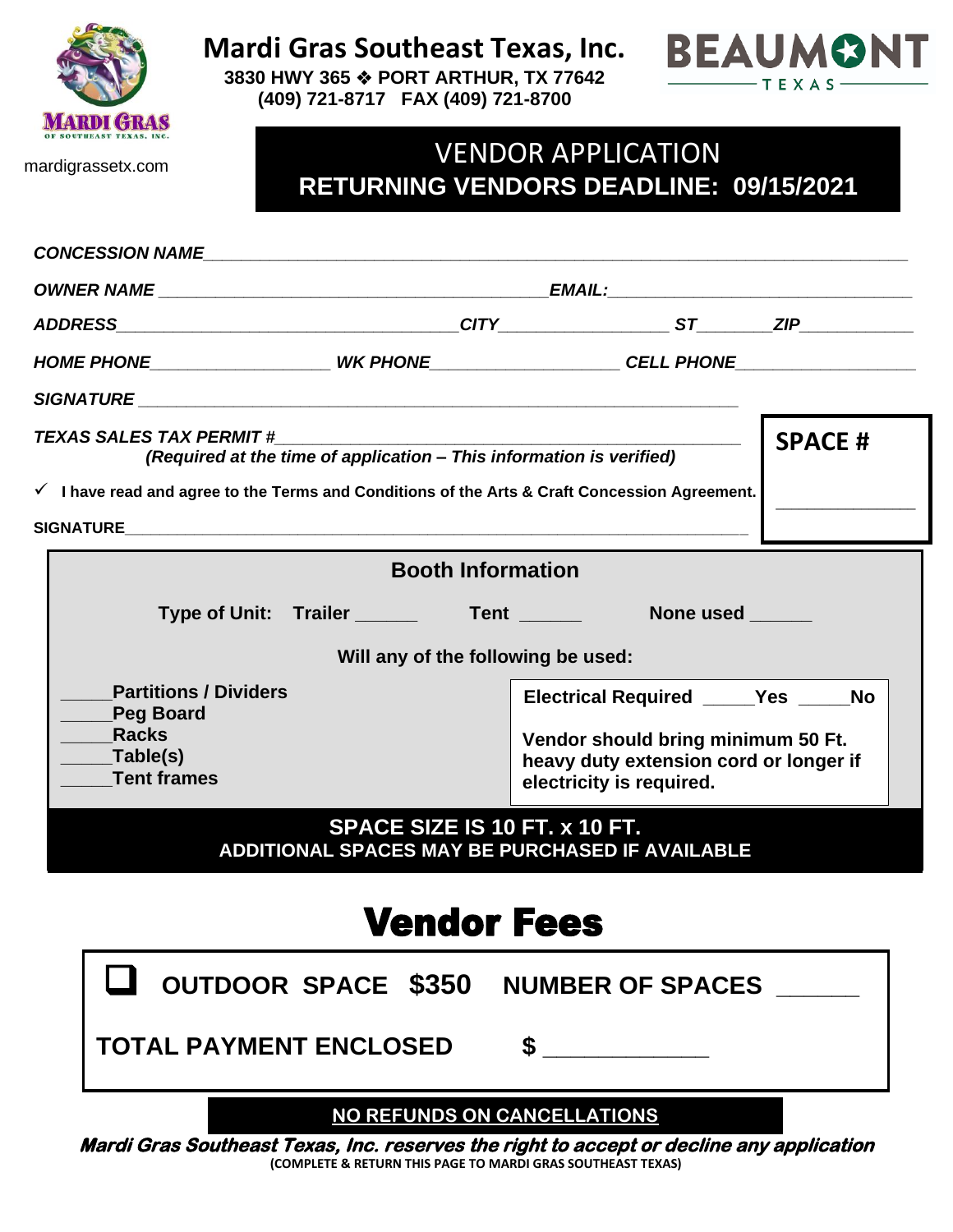

mardigrassetx.com

# **Mardi Gras Southeast Texas Concessions Agreement ARTS & CRAFTS / NOVELTIES ITEMS**



 **(COMPLETE & RETURN THIS PAGE)**

*LIST ALL ITEMS TO BE SOLD:*

\_\_\_\_\_\_\_\_\_\_\_\_\_\_\_\_\_\_\_\_\_\_\_\_\_\_\_\_\_\_\_\_ \_\_\_\_\_\_\_\_\_\_\_\_\_\_\_\_\_\_\_\_\_\_\_\_\_\_\_\_\_\_\_\_\_\_\_\_ \_\_\_\_\_\_\_\_\_\_\_\_\_\_\_\_\_\_\_\_\_\_\_\_\_\_\_\_\_\_\_\_\_\_\_\_\_\_\_\_ (If more space required – attach a list to this page)

\_\_\_\_\_\_\_\_\_\_\_\_\_\_\_\_\_\_\_\_\_\_\_\_\_\_\_\_\_\_\_\_ \_\_\_\_\_\_\_\_\_\_\_\_\_\_\_\_\_\_\_\_\_\_\_\_\_\_\_\_\_\_\_\_\_\_\_\_ \_\_\_\_\_\_\_\_\_\_\_\_\_\_\_\_\_\_\_\_\_\_\_\_\_\_\_\_\_\_\_\_\_\_\_\_\_\_\_\_

\_\_\_\_\_\_\_\_\_\_\_\_\_\_\_\_\_\_\_\_\_\_\_\_\_\_\_\_\_\_\_\_ \_\_\_\_\_\_\_\_\_\_\_\_\_\_\_\_\_\_\_\_\_\_\_\_\_\_\_\_\_\_\_\_\_\_\_\_ \_\_\_\_\_\_\_\_\_\_\_\_\_\_\_\_\_\_\_\_\_\_\_\_\_\_\_\_\_\_\_\_\_\_\_\_\_\_\_\_

\_\_\_\_\_\_\_\_\_\_\_\_\_\_\_\_\_\_\_\_\_\_\_\_\_\_\_\_\_\_\_\_ \_\_\_\_\_\_\_\_\_\_\_\_\_\_\_\_\_\_\_\_\_\_\_\_\_\_\_\_\_\_\_\_\_\_\_\_ \_\_\_\_\_\_\_\_\_\_\_\_\_\_\_\_\_\_\_\_\_\_\_\_\_\_\_\_\_\_\_\_\_\_\_\_\_\_\_\_

\_\_\_\_\_\_\_\_\_\_\_\_\_\_\_\_\_\_\_\_\_\_\_\_\_\_\_\_\_\_\_\_ \_\_\_\_\_\_\_\_\_\_\_\_\_\_\_\_\_\_\_\_\_\_\_\_\_\_\_\_\_\_\_\_\_\_\_\_ \_\_\_\_\_\_\_\_\_\_\_\_\_\_\_\_\_\_\_\_\_\_\_\_\_\_\_\_\_\_\_\_\_\_\_\_\_\_\_\_

\_\_\_\_\_\_\_\_\_\_\_\_\_\_\_\_\_\_\_\_\_\_\_\_\_\_\_\_\_\_\_\_ \_\_\_\_\_\_\_\_\_\_\_\_\_\_\_\_\_\_\_\_\_\_\_\_\_\_\_\_\_\_\_\_\_\_\_\_ \_\_\_\_\_\_\_\_\_\_\_\_\_\_\_\_\_\_\_\_\_\_\_\_\_\_\_\_\_\_\_\_\_\_\_\_\_\_\_\_

| <b>Photograph of Booth</b>                                                                                          |  |
|---------------------------------------------------------------------------------------------------------------------|--|
| <b>PHOTO REQUIRED</b><br><b>APPLICATION NOT</b><br><b>ACCEPT WITHOUT PHOTO</b><br>Place photograph<br>of booth here |  |
|                                                                                                                     |  |

**NO REFUNDS ON CANCELLATIONS** 

**Return signed agreement and full payment to reserve space Application not accepted without Texas Sales Tax Number**

**Applications will be reviewed and processed in the order received.**

*Full payment and Photograph required at time of application*

**RETURN TO**: **MARDI GRAS SOUTHEAST TEXAS, 3830 Hwy. 365, Port Arthur, TX 77642**